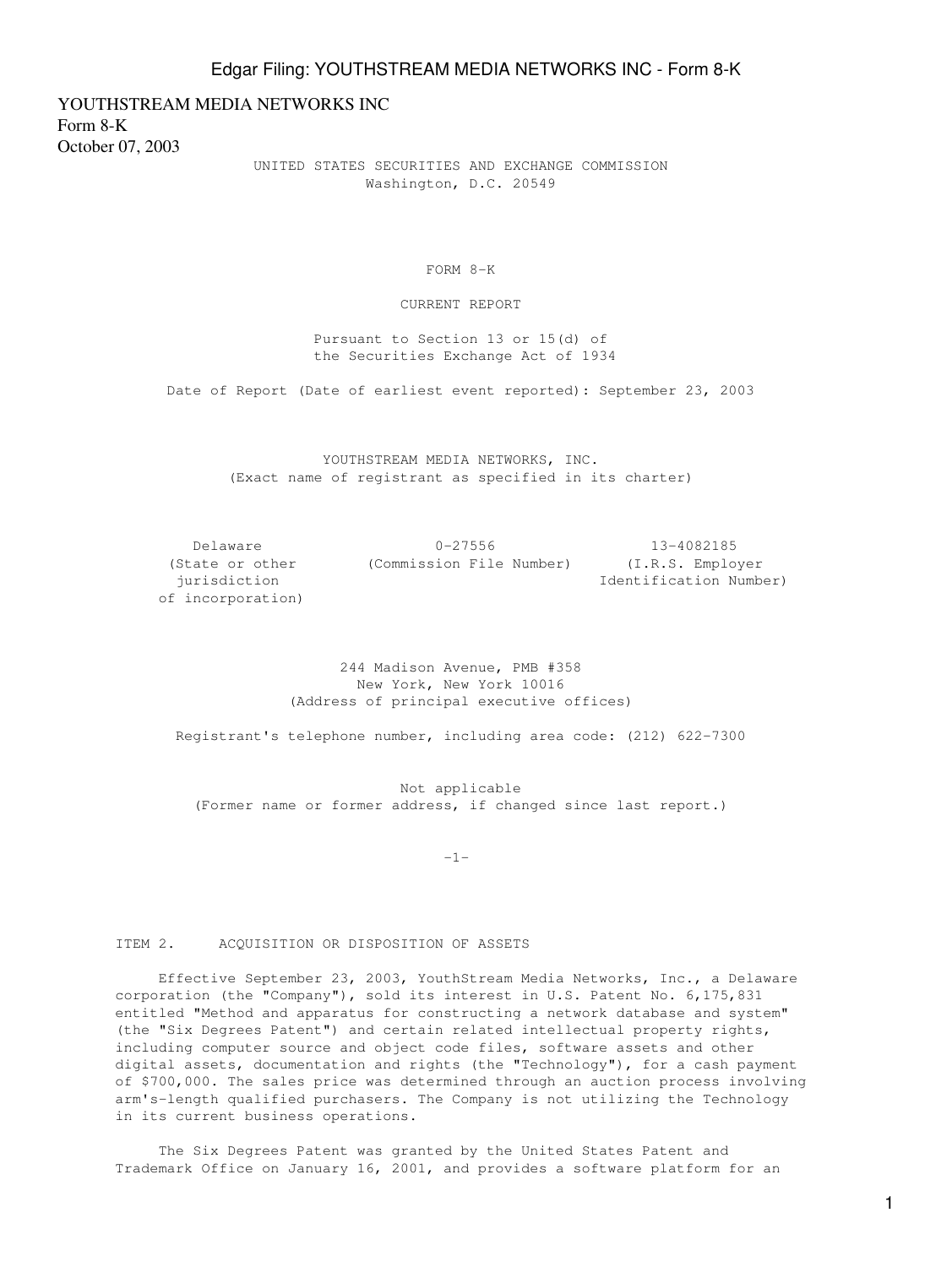## Edgar Filing: YOUTHSTREAM MEDIA NETWORKS INC - Form 8-K

online service that, among other things, allows users to build relationship networks.

 The Technology was sold to Degrees of Connection LLC, a Delaware limited liability company. Degrees of Connection LLC is unrelated to the Company or its affiliates, or any of its officers or directors, or associates of its officers or directors. Degrees of Connection LLC has advised the Company that it has more than five members.

ITEM 7. FINANCIAL STATEMENTS, PRO FORMA FINANCIAL INFORMATION AND EXHIBITS

- a. Financial statements of businesses acquired: Not applicable.
- b. Pro forma financial information:

 No pro forma financial information has been provided, as the Company terminated the operations of the sixdegrees.com web site and wrote off the Technology in December 2000. Accordingly, the Technology has not generated any revenues or expenses since such date.

c. Exhibits:

 A list of exhibits required to be filed as part of this report is set forth in the Index to Exhibits, which immediately precedes such exhibits, and is incorporated herein by reference.

 $-2-$ 

## SIGNATURES

 Pursuant to the requirements of the Securities Exchange Act of 1934, the registrant has duly caused this report to be signed on its behalf by the undersigned hereunto duly authorized.

> YOUTHSTREAM MEDIA NETWORKS, INC. -------------------------------- (Registrant)

Date: October 7, 2003 By: /S/ ROBERT N. WEINGARTEN ------------------------- Robert N. Weingarten Chief Financial Officer

-3-

INDEX TO EXHIBITS